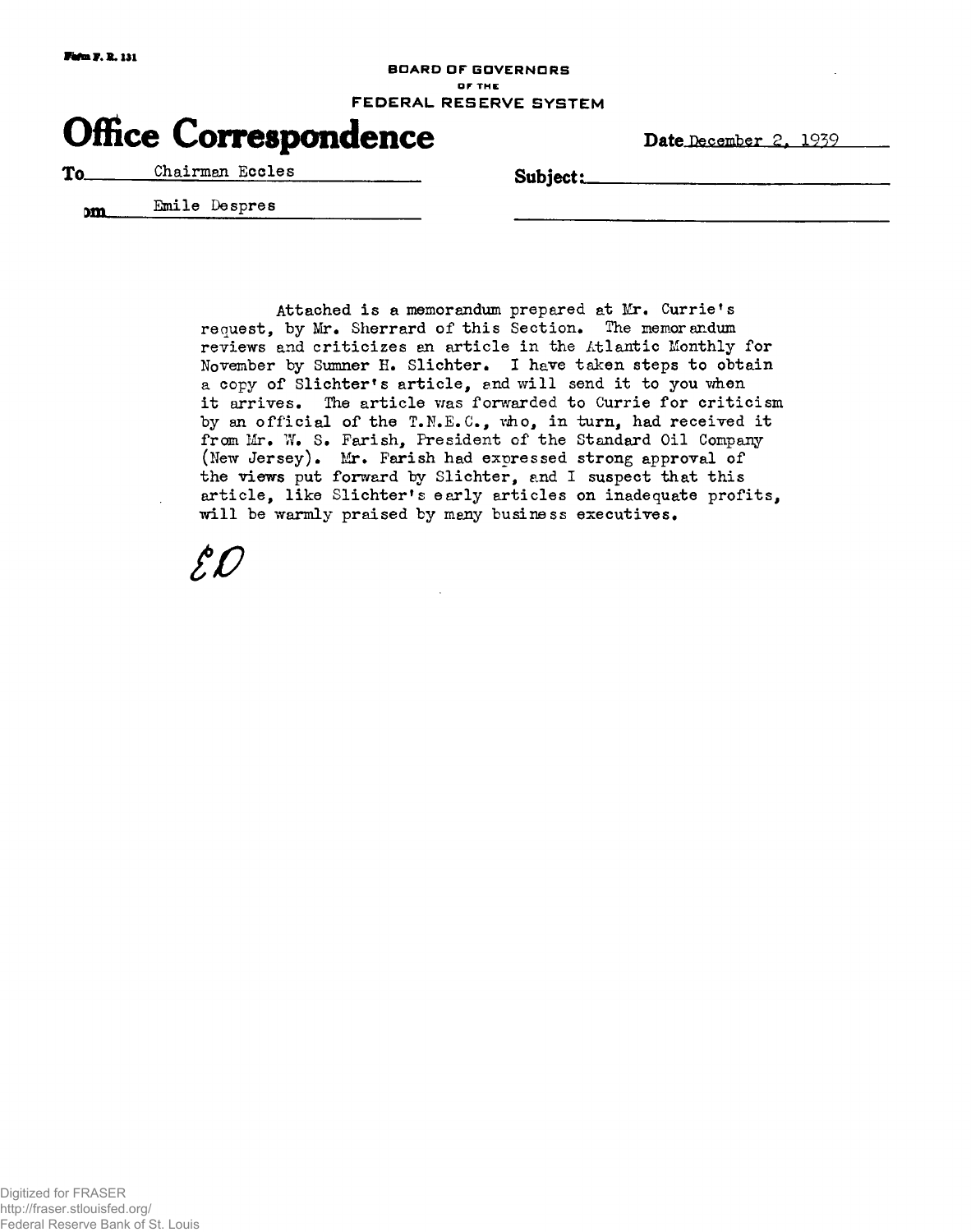## "Business Looks Ahead"

Professor Slichter points out ("Business Looks Ahead", in The Atlantic Monthly for Catober) that the United States could use a great deal of new capital equipment. Wever, not even in 1929, has the national output per man, woman, and child reached \$700 a year." One way to increase per capita output is, of course, to provide more productive equipment; that is, to use more capital. The amount of capital per worker has tripled since 1880 and may be expected to increase further; this should offset the fact that the mumber of new workers to be provided with "working places, equipment. and tools" will be only about  $500,000$  a year in the immediate future, as compared with over 700,000 in the Twenties. Furthermore, income per capita rose 32 percent between 1920 and 1929, while it rose only 12 percent in the first decade of the century. Expenditures

Professor Slichter is quite right. This does not look like stagnation. It does not look like unamployment either. No responsible economist has ever denied--simoe it would be absurd to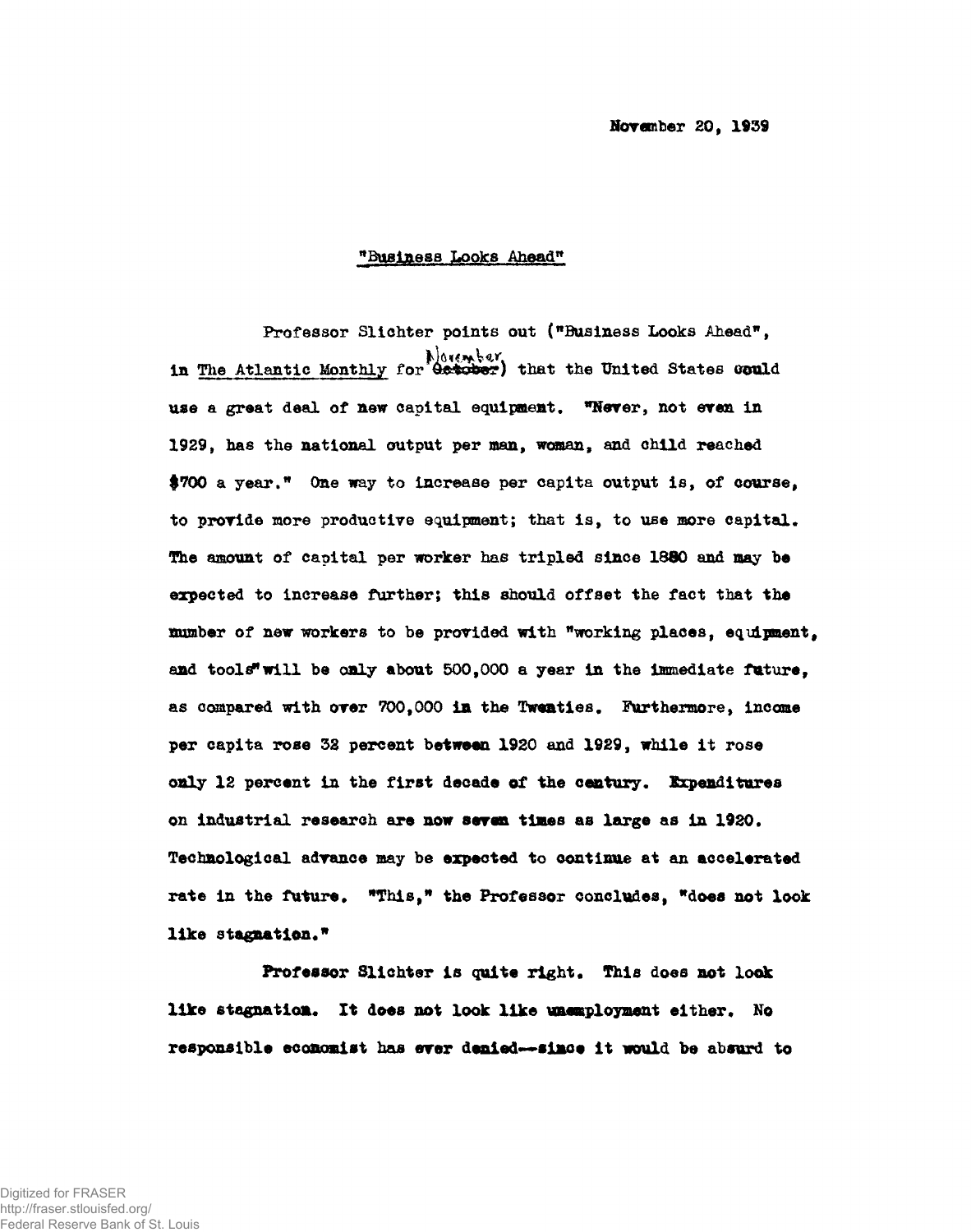deny--that the United States is potentially wealthier now than at any time in the past. Nor would anyone deny that the national income per capita was still pitifully meager even during the Twenties. Indeed, Professor Slichter proves too much. If investment opportunities existed whenever there was a need for more goods, we should always have full employment. The need for goods is particularly pressing during a depression, yet somahow investment declines. How can this be explained? Any business man could readily give the answer: Investment opportunities exist only when need is coupled with ability to pay and with the desire to purchase. The problem is to find profitable outlets for capital expenditure; useful outlets are always abundant. But the existence of profitable capital outlets depends, in the long run, upon the development of adequate volumes of consumer expenditure. This is the only ultimate source of business income.

It is for this reason that the decreasing rate of population growth is important. As population increases, it becomes profitable to build houses. Families must have shelter of some sort and will spend all of their incomes if necessary, or even go **into debt or appeal to charity, in order to provide it . With a stationary population, construction profits would be less assured. Replacement building would continue, and geographical shifts of population would require seme new construction. In addition, there would be a potential daoamd for better or more fashionable housing, but this would be an unstable, unpredictable e l went—representing postponable expenditure. Not only this, but every transfer of**  families from old to new quarters (as opposed to the demand for

Digitized for FRASER http://fraser.stlouisfed.org/ Federal Reserve Bank of St. Louis **- 2 -**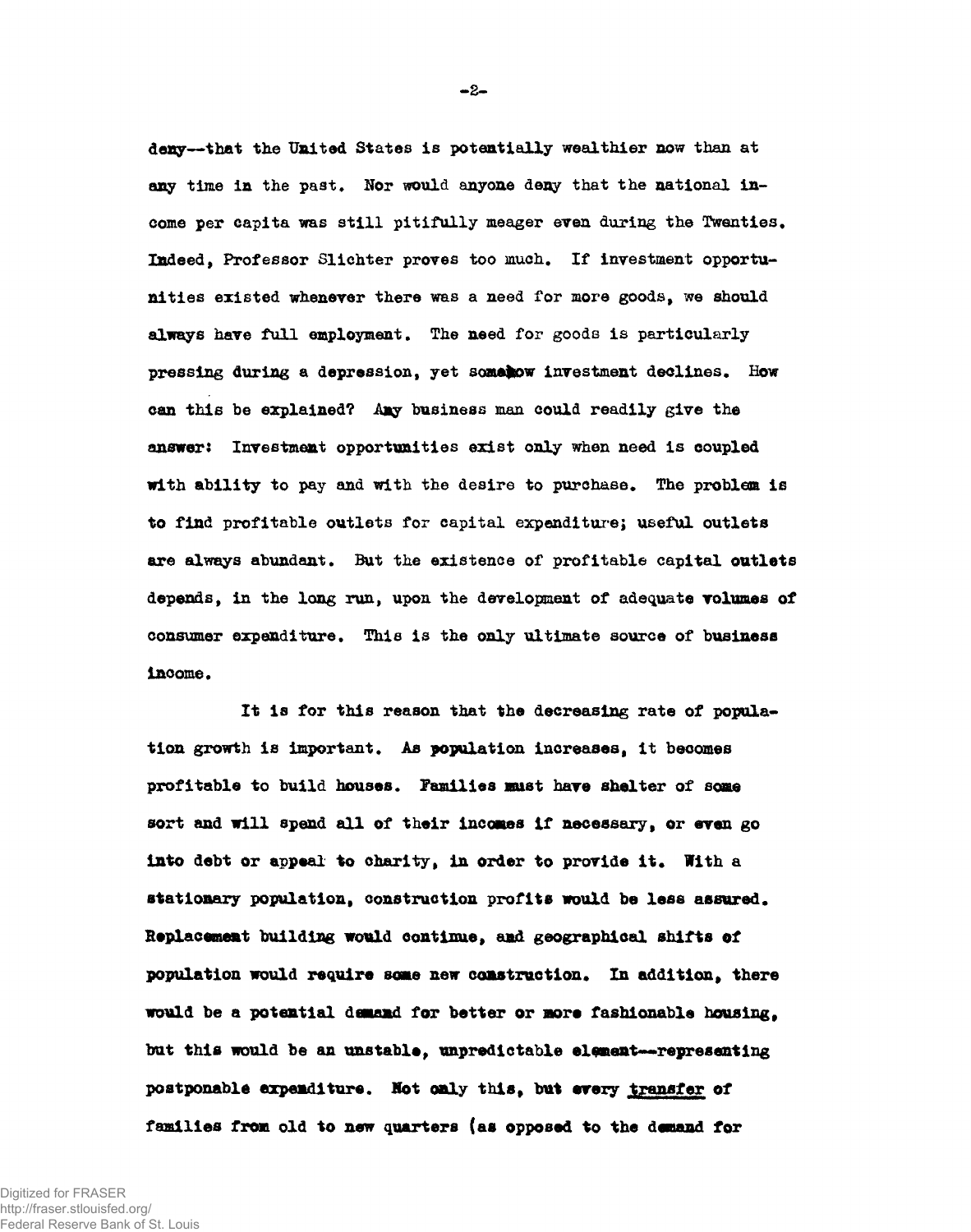new quarters that arises from population increase) results in vacancies somewhere. These unoccupied dwellings are likely to depress the general housing market. Since it is impossible to foresee accurately the trends of population movement or of taste, building becomes an increasingly speculative business. Already houses are being designed for their sales appeal, with emphasis on shiny gadgets and advertiseable refinements. Professor Slichter hails the prospective increase in the relative importance of luxuries in our economy: "Since tastes for luxuries change, there will be a perpetual demand for new plants to make these goods." **He** forgets that business **men** are no fools **and can** usually recognize an ephemeral demand when they see one. The increased risk of obsolescence will discourage purchase of costly equipment to supply an unpredictable luxury market, even though **a** similar volume of demand for staple goods might have called forth heavy capital expenditure. Once again he has confused usefulness with profitability.

Professor Slichter's claim that "slowing population growth is likely to stimulate rather than diminish the demand for housing, the largest single outlet for savings, because only when families are small can they afford to live in houses which they own" seems to assume the very point at issue. It would be plausible only if the decreased average size of family increased per capita income. (Even then there would be several qualifications, as we shall see.)

**-3-**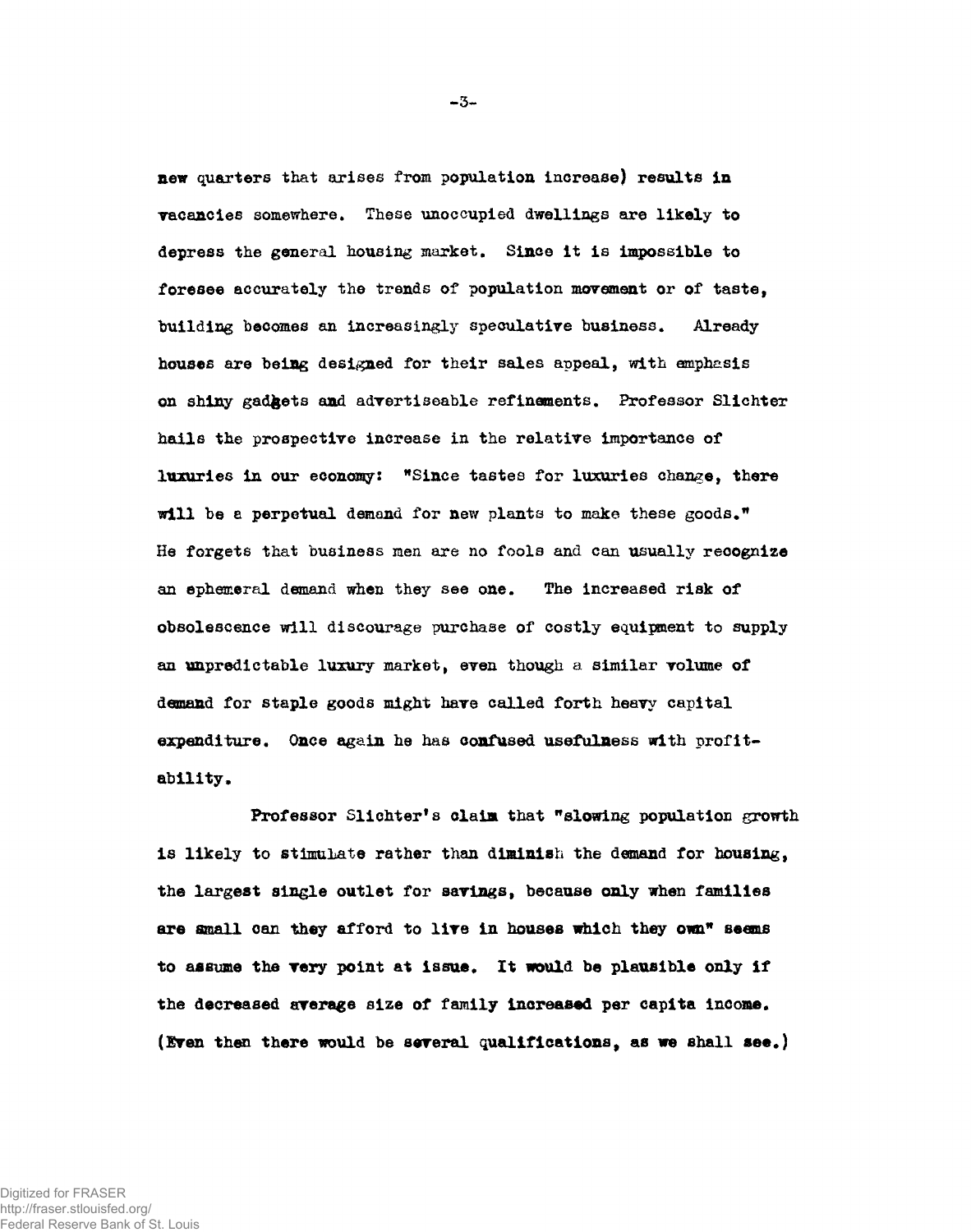If the declining rate of population growth increases unemployment, the assumption of a resulting increase in per capita income becomes unreasonable. Putting the same point differently, any employed worker is in a better financial position the smaller his family-assuming that wages remain unchanged -- but if the demand for his output falls off as a result of decreases in other people's families, he may find himself without a job.

**Furthermore, the fact that families live in "houses which**  they own," as opposed to rented houses, is of little significance **with respect** to **employment opportunities. The construction of new housing, whether intended for occupancy by the owner or by tenants,**  creates jobs; the purchase of already existing properties does not.

Professor Slichter has been unnecessarily ingenious in searching out a cause for the recent British housing boom. It has, **he says, "been based in part upon the fact that families are smaller." To be sure, families are smaller and there has been a housing boom}**  but it seems oversubtle, in view of the fairly well recognized **explanations of the construction activity , to find a causal connec**tion between tham. In the first place, Great Britain had no construc**tion boom comparable to curs in the Twenties. Thus part of the Vorld Var housing shortage remained as a backlog into ths Thirties. Secondly, from 1929 onward the cost of living fel l more rapidly than wags rates largely because of the importance of imported agricultural products,** 

Digitized for FRASER http://fraser.stlouisfed.org/ Federal Reserve Bank of St. Louis **- 4 -**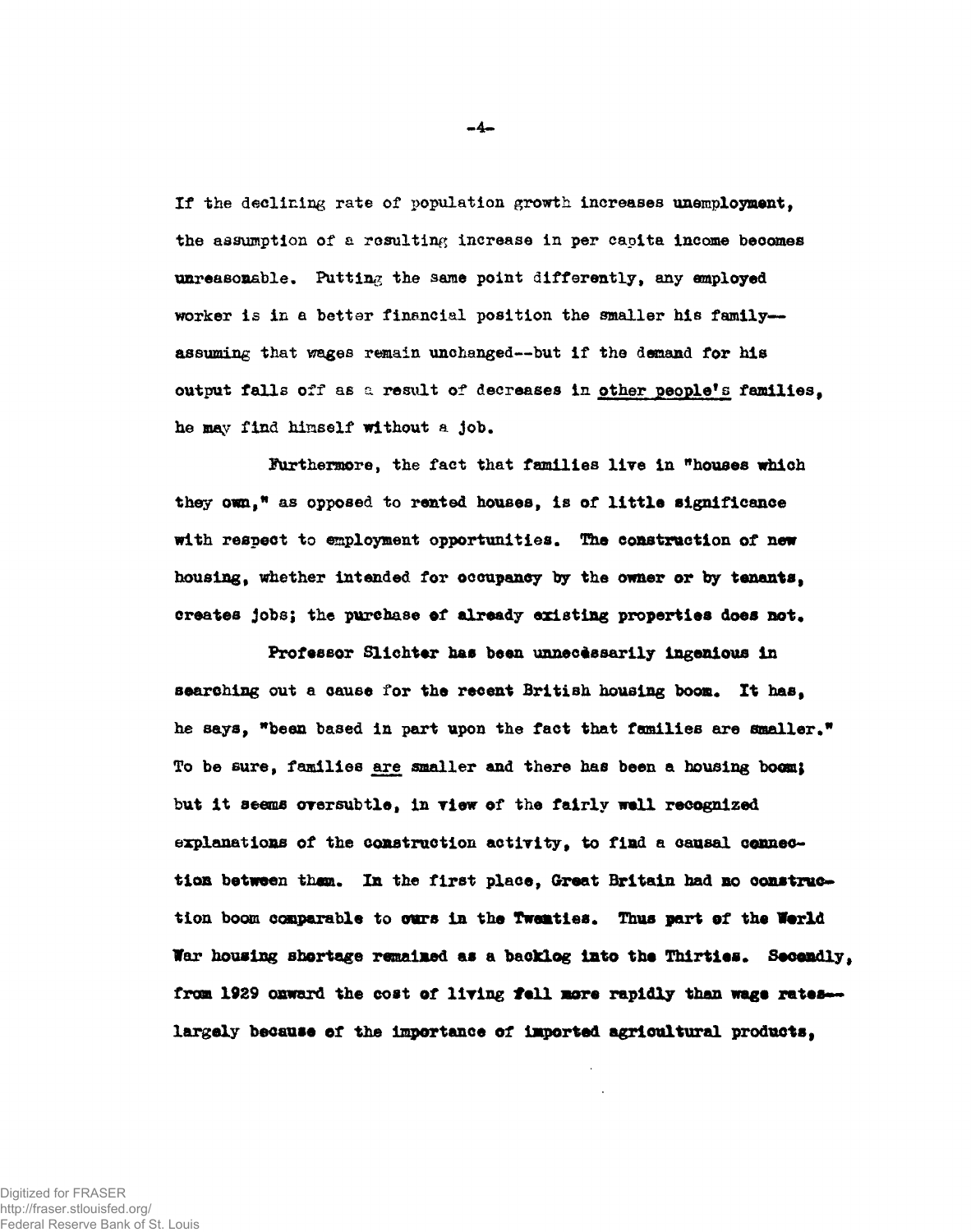the prices of which fell sharply. At the same time an increasing proportion of the national income was absorbed by taxation and expended by the Government on services for the lower income groups. Thus the real income of employed workers was increased from two sides. This fact, taken together with the perfected system of building and loan societies, provided the necessary background for the construction boom. Finally, the great migration from north and west to south and east served as a stimulus to bring the other forces into play. (This migration was itself based on a development of the consumer goods industries and the service trades, which was in turn due indirectly to Government policy and the decline in import prices.) The southern cities, particularly London and its suburbs, became crowded while those of the heavy industrial areas were relieved of pressure. With the revival of activity in the latter areas in 1936 and 1937, largely as a result of armament orders, construction continued as an aspect of general prosperity.

**The Professor draws another lesson fron British experience,**  stating that **"there has** been **a spectacular drop in** the **volume of saving during the last generation." Assuming this to be true (and information on savings in Great Britain is so meager that i t can be no more than** an **assumption), the tsadency is one that should be**  encouraged. Professor Slichter points out that it "is partly due

**- 5 -**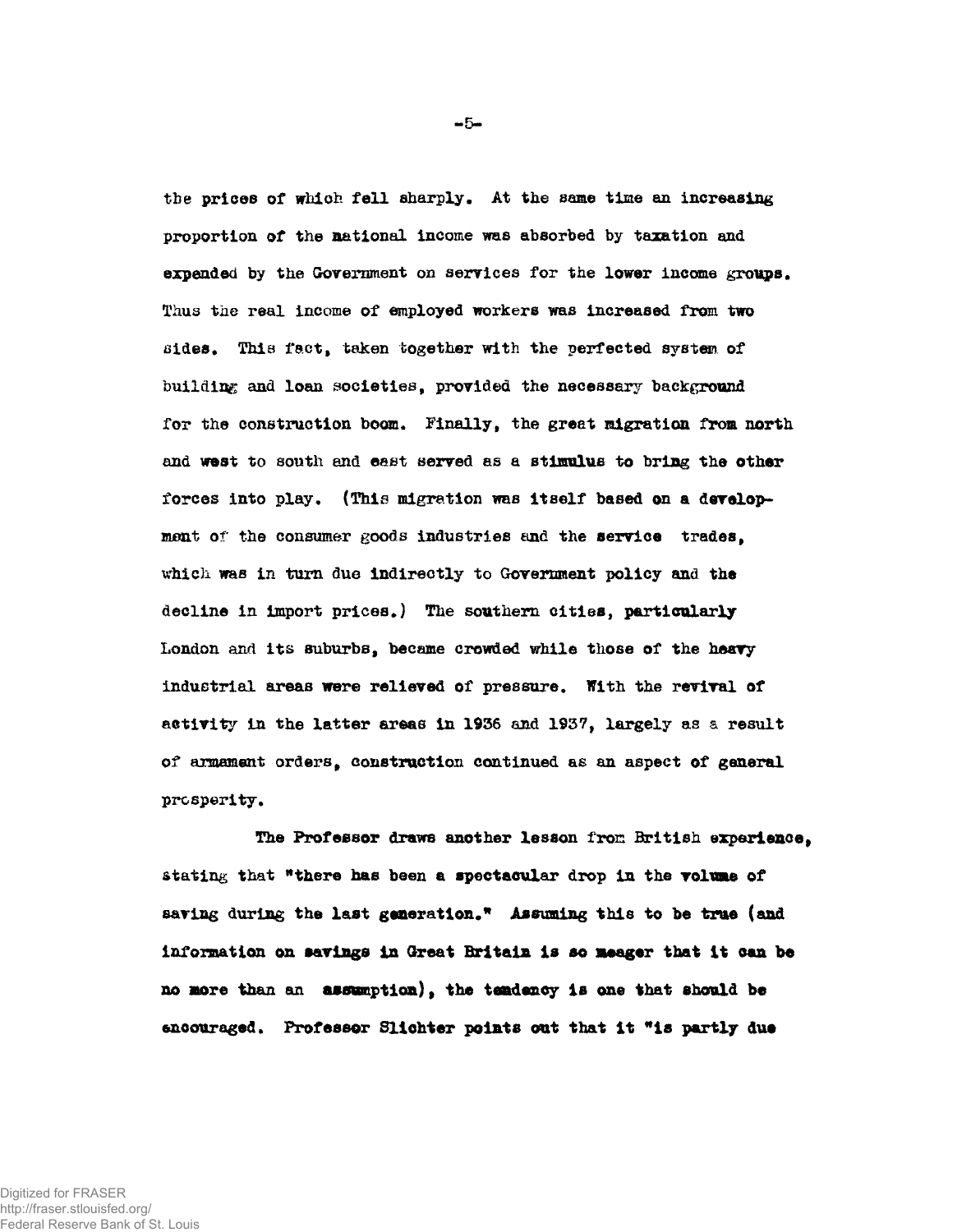to stiff increases in taxes", although he had previously stated. with reference to the United States, that "plainly, the prospect of solving the problem of oversaving by taxing away savings is not bright." The Englishman, it appears, has many virtues not vouchsafed to Americans: he can start a housing boom because the size of his family has decreased, and responds to taxation as a gentleman should.

The other part of Professor Slichter's explanation of the (assumed) behavior of savings is that "people preferred to spend a larger part of their incomes on durable consumers' goods (automobiles, radios, household appliances), recreation, vacations, education, and medical care." This is true and important. It indicates, in fact, the direction that future development must take if an insufficiency of investment outlets is to be avoided. Business men will not make capital expenditures unless there is a reasonable expectation that their products can be sold to consumers at a profit. Goods cannot be sold to consumers at a profit unless the consumers are willing and able to buy. There is no presumption, however, that a sufficient volume of consumer expenditure will appear unless it is fostered by conscious policy. It is not sufficient that people merely "prefer" to buy services and durable goods; they must also have incomes sufficient to implement the preference. Thus decreased corporate income taxes, as suggested by Professor Slichter, would be no solution.

 $-6-$